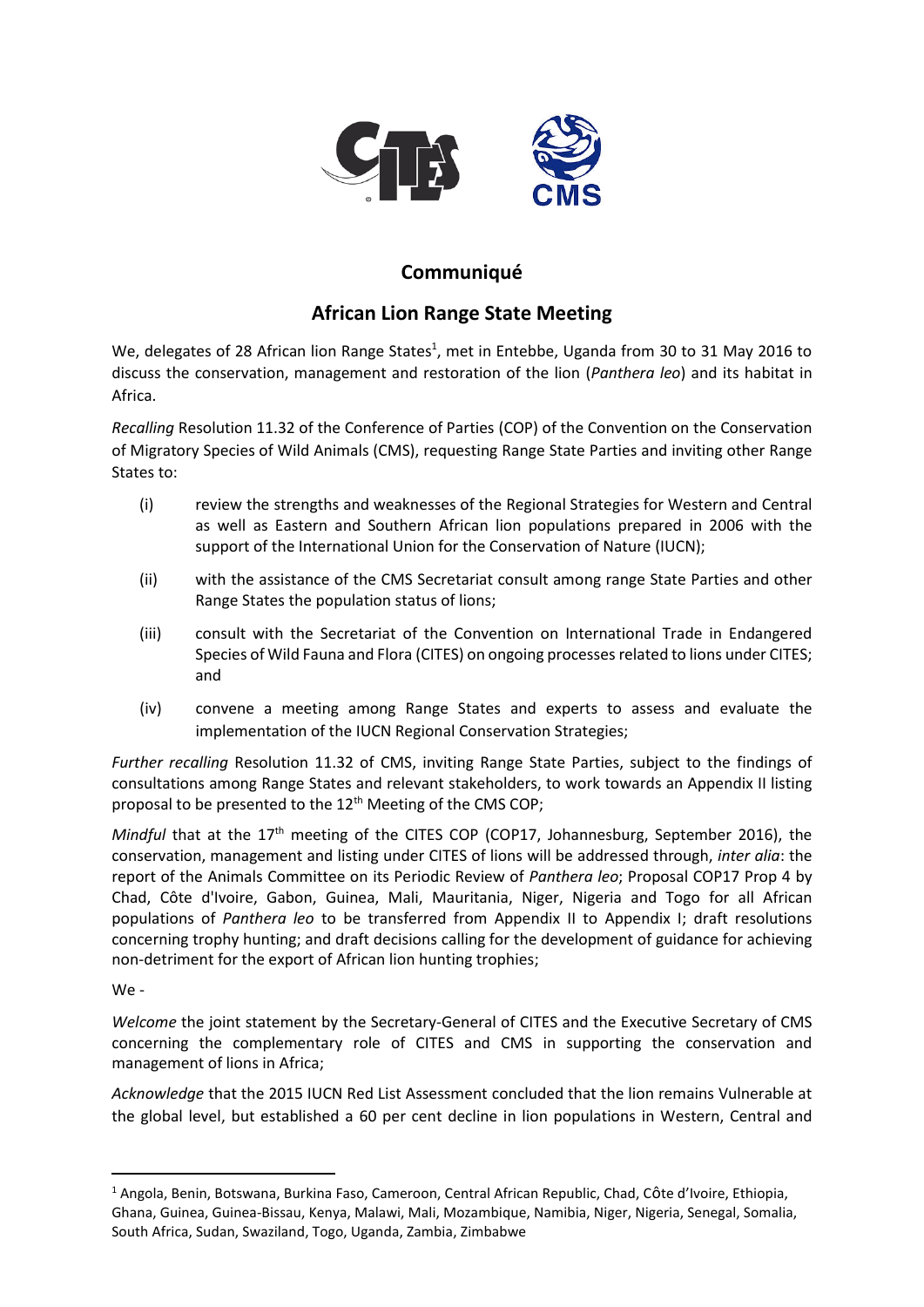Eastern Africa over the past 21 years, while the populations of Southern Africa increased by 12 per cent;

*Welcome the* 'Review of Lion Conservation Strategies' and its findings (December 2015), prepared as a CMS working document in response to CMS Resolution 11.32;

*Recognize* that the main threats (listed in no particular order) for lions in Africa are: (1) Unfavourable policies, practices and political factors (in some countries); (2) Ineffective lion population management; (3) Habitat degradation and reduction of prey base; (4) Human-lion conflict, (5) Adverse socio-economic factors; (6) Institutional weakness; and (7) Increasing trade in lion bones;

*Acknowledge* that all the objectives of the Regional Lion Conservation Strategies for West Africa, Central Africa, and Eastern and Southern Africa, requested at the 13<sup>th</sup> meeting of the Conference of the Parties to CITES (COP13, 2004), and developed in 2006 with support from IUCN, remain valid;

*Agree* that there is a need to improve the collection of scientific information and data as a solid basis to ascertain population statuses as well as to monitor regularly changes in populations in order to allow effective conservation and management decisions to be made;

*Call upon* Range States to strengthen their legislation on lion conservation, as well as promote the standardization of land-use designations, such as the standards of protected areas, establish effective governance structures and to improve law enforcement measures vis-à-vis migrating cattle holders and poachers, through initiatives such as the Lusaka Agreement on Cooperative Enforcement Operation directed at Illegal Trade in Flora and Fauna and the Horn of Africa Wildlife Enforcement Network (HAWEN);

*Emphasize* the need for the development of national action plans and adaptive management practices to conserve lions at the national level;

*Agree* that community-based natural resource management, the creation of incentives for local communities to engage in lion conservation, the sharing of conservation benefits and the establishment of mitigation measures can increase the lion range and are essential to the conservation success of lions.

*Call* for the establishment of viable ecosystem and wildlife-based land-use practices, ensuring that agricultural activities and mining operations do not impede lion conservation, including restoration programmes;

*Highlight* the benefits that trophy hunting, where it is based on scientifically established quotas, taking into account the social position, age and sex of an animal, have, in some countries, contributed to the conservation of lion populations and *highlight* the potentially hampering effects that import bans on trophies could have for currently stable lion populations;

*Agree* that partnerships between park management authorities, scientific institutions, nongovernmental organizations, local communities and the private sector are vital to pooling scientific, technical and financial resources, informing conservation management as well as establishing acceptance of lion conservation in designated areas;

*Recognize* the need for transboundary cooperation and management systems in light of the high number of transboundary lion populations;

*Emphasize* that the lack of security and political instability have highly detrimental effects on lion conservation;

*Acknowledge* that the Regional Lion Conservation Strategies prepared in 2006 provided an important basis for the formulation of national strategies and action plans. However, in light of limited technical and financial resources, many Range States struggled to implement and institutionalize the Strategies at the national level;

*Emphasize* that the lack of resources and capacity has impeded the implementation of lion conservation activities on the ground;